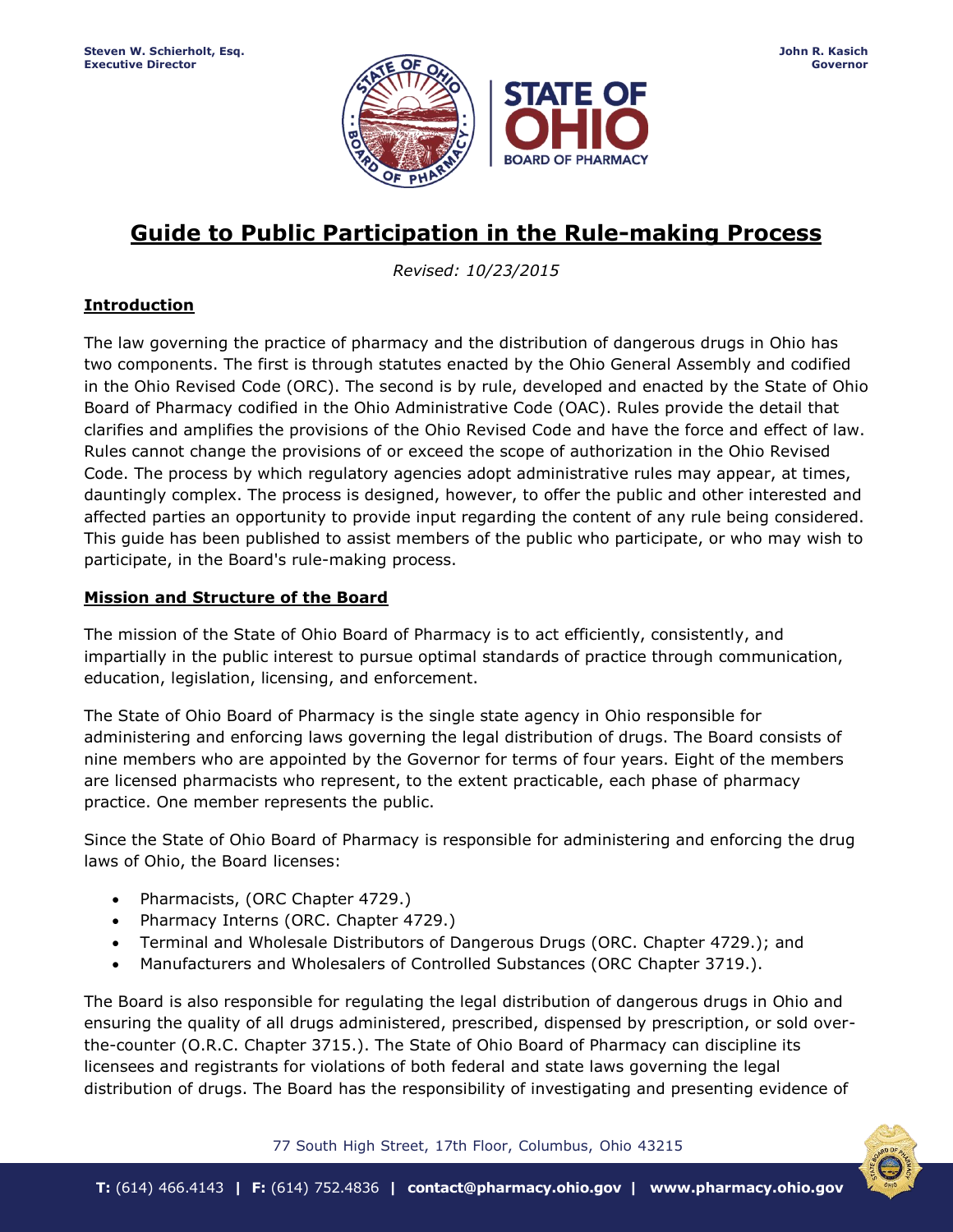violations of any of the federal or state drug laws by any person to the appropriate court (federal, state, or municipal) for prosecution of the offender (ORC Chapter 2925.).

## **Rule-making Authority**

An agency's authority to adopt administrative rules is found in Ohio Revised Code, and is generally of two types: general rule-making authority and issue-specific rule-making authority. The Pharmacy Board has been granted the general authority to adopt rules related to the practice of pharmacy and the legal distribution of dangerous drugs in sections 4729.26, 3719.28 and 3715.69 of the Revised Code. Specific authorizations or requirements for the Board to adopt rules related to specific legislative initiatives can be found in other language in the Pharmacy Board statutes. All rules of the Pharmacy Board can be found in Chapter 4729 of the Ohio Administrative Code.

### **The Rule-making Process**

Prior to the initiation of the formal rules process, the Board must decide that it needs to propose to change an administrative rule. Often the Board is directed by the legislature to write rules to explain or assist in the administration of new pieces of legislation related to the practice of pharmacy or the distribution of drugs. Issues also come to the attention of the Board from its licensees, its staff and the public, and, in some of those cases, the Board may also decide that the best way to address the issue is through administrative rule. In addition, Chapter 119. of the Revised Code requires that each state agency review each of its rules every five years. In any year, 20 percent of the Pharmacy Board's rules are scheduled to be reviewed, and each must then go through the formal rule-making process.

The following is a step-by-step process of the Board's rule-making process:

## *Step 1: Ad-Hoc Rules Review Committee*

With few exceptions, proposed rules and rules up for their five-year review are vetted by the Pharmacy Board's Ad-Hoc Rules Review Committee. This committee is composed of pharmacists from a number of practice settings. The Ad-Hoc Rules Review Committee typically meets quarterly.

## *Step 2: Approval for Filing by the Board*

Once reviewed by the Ad-Hoc Rules Review Committee, the Board then reviews the rules and approves for filing with the Common Sense Initiative (CSI) and the Joint Committee on Agency Rule Review (JCARR).

### *Step 3: Common Sense Initiative (CSI)*

Prior to filing with JCARR, **all rules** (including no-change rules) must be vetted through the Common Sense Initiative (CSI), operated by the Lt. Governor's Office. Review by CSI is normally required for all Board rules as they typically meet at least one of the following adverse business impact criteria:

1. Requires a license, permit, or any other prior authorization to engage in or operate a line of business;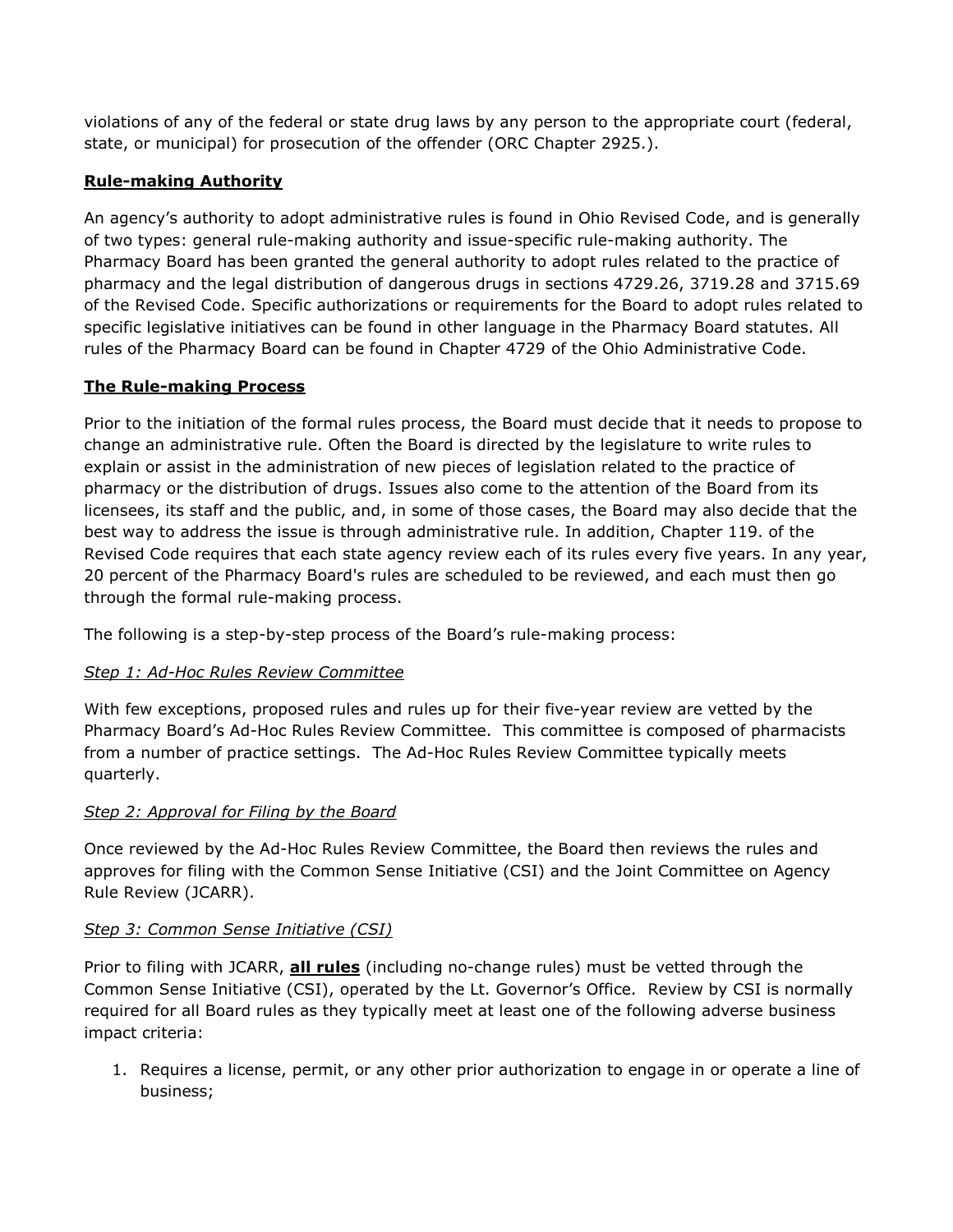- 2. Imposes a criminal penalty, a civil penalty, or another sanction, or creates a cause of action, for failure to comply with its terms; or
- 3. Requires specific expenditures or the report of information as a condition of compliance.

The CSI process provides entities that may be impacted by the rule the opportunity to provide comment. This process takes approximately 16 business days and all CSI postings for public comment (commonly referred to as business impact analyses) are posted to the Board's proposed rules web page [\(www.pharmacy.ohio.gov/proposed\)](http://www.pharmacy.ohio.gov/proposed). CSI will issue a recommendation to the Board based upon the feedback provided during the comment period.

### *Step 4: Joint Committee on Agency Rule Review (JCARR)*

If the Board receives a favorable recommendation from CSI, it will formally file the rules with the Joint Committee on Agency Rule Review (JCARR).

## *Public Hearing*

As part of the JCARR process the Board holds a public hearing between 30 – 41 days after the rules have been filed with JCARR. This allows the Board to receive additional input on the rules. All public hearing notices are posted to the Board's proposed rules web page [\(www.pharmacy.ohio.gov/proposed\)](http://www.pharmacy.ohio.gov/proposed).

Public hearing notices and copies of the proposed or amended rules are also available on the register of Ohio's web site: <http://www.registerofohio.state.oh.us/>

PLEASE NOTE: The Board is not required to hold a public hearing on rules that are subject to fiveyear review in which no changes are made.

On the date, time and place designated in the notice, the Board will conduct a public hearing at which any person affected by the proposed action of the Board or any member of the public may testify.

Once the hearing record is closed, the Board will review and consider all the testimony at a regularly scheduled meeting. The Board may decide to proceed with the rules unchanged, it may withdraw the rule, or it may make changes to the rule based on the testimony received and refile it at a later date.

## *JCARR Hearing*

The rules are then reviewed by JCARR, a 10 member legislative panel, at a public meeting of the committee to determine if they violate any of the following:

- a. Do the rules exceed the agency's statutory authority;
- b. Do the rules conflict with an existing rule of that agency or another state agency;
- c. Do the rules conflict with legislative intent;
- d. Has the rule-making agency prepared a complete and accurate rule summary and fiscal analysis of the proposed rule, amendment, or rescission (ORC 127.18);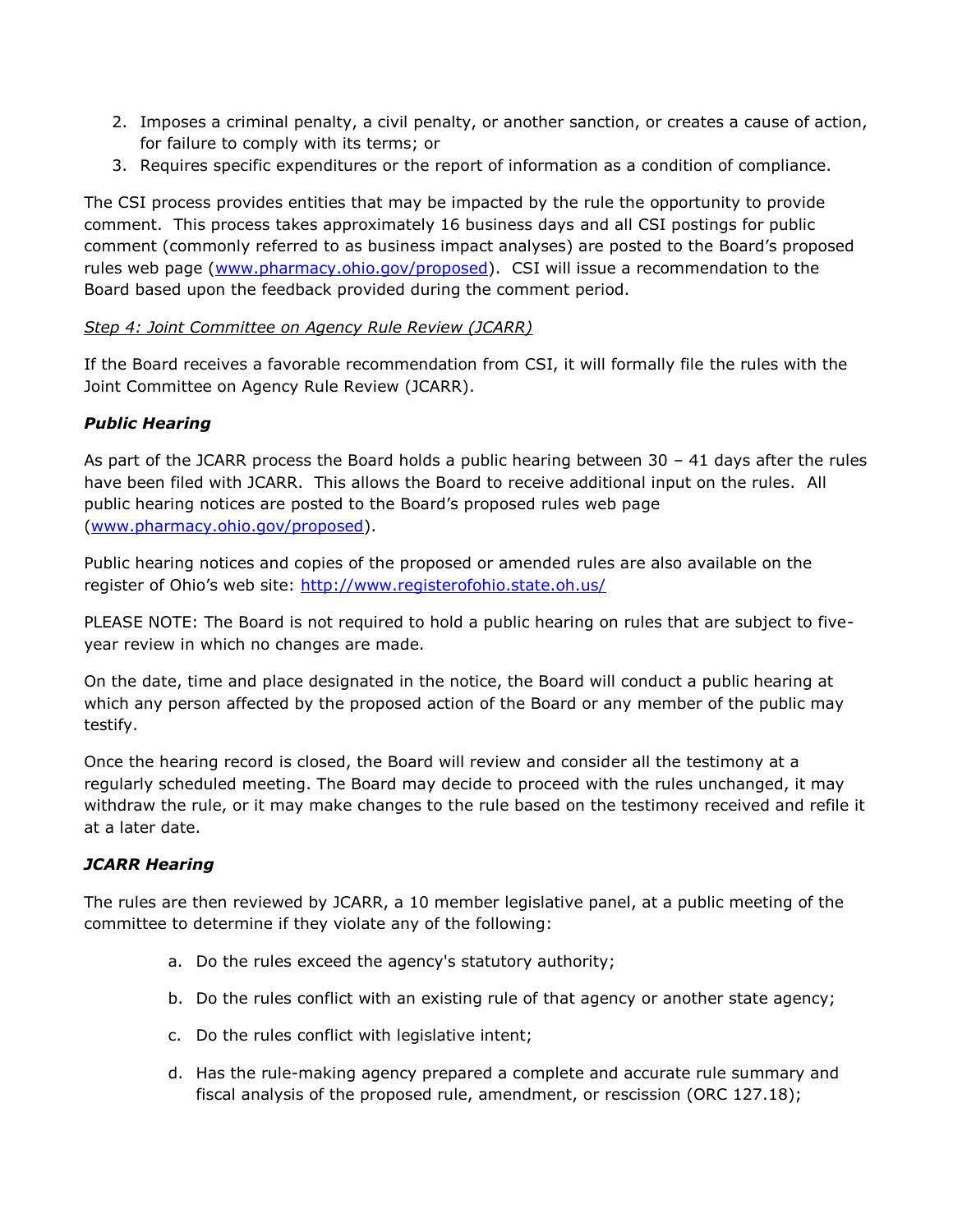- e. Has the rule-making agency met the incorporation by reference standards for a text or other material as stated in ORC sections 121.72, 121.75, or 121.76; and,
- f. If the rule has an adverse impact on business (ORC 107.52), that the rule-making agency has demonstrated through the business impact analysis (BIA), the Common Sense Initiative Office (CSI) recommendations and the agency's memorandum of response to the CSI recommendations, that the rule's regulatory intent justifies its adverse impact on business.

### *Rules Adoption*

After complying with the filing provisions of Chapter 119. of the Revised Code, and when the time for legislative review and invalidation (i.e. JCARR's jurisdiction) has expired, the Board may issue an order adopting the proposed rule and must designate the effective date of the rule, which shall not be earlier than the tenth day after it has been filed in its final form. When the rule is adopted, the final language will be posted on the Register of Ohio and on the Board's web site [\(www.pharmacy.ohio.gov/rulechanges\)](http://www.pharmacy.ohio.gov/rulechanges).

### **Public Participation in the Rules Process**

The Board of Pharmacy values the input of the public in its rule-making process, and commits to continue to make every reasonable effort to ensure that the public has the opportunity to provide that input at every step of the process.

- *Initiating the discussion:* The public is encouraged to bring issues of concern to the attention of the Board. Members of the public may submit concerns online by visiting [www.pharmacy.ohio.gov/contact.](http://www.pharmacy.ohio.gov/contact)
- *During the process of rule formulation:* Members of the public may attend meetings of the Board's Rules Review Committee.
- *During the Common Sense Initiative comment process:* Members of the public can submit comments to the Common Sense Initiative when the Board posts the required business impact analysis to its website [\(www.pharmacy.ohio.gov/proposed\)](http://www.pharmacy.ohio.gov/proposed).
- *At the public rules hearing:* Testimony may be presented at the public rules hearing by any person. Those who intend to testify at the hearing are asked to complete a witness slip upon their arrival at the hearing, and witnesses are called to testify in the order in which the slips are received. Board members may ask questions of a witness or may place a time limit on a witness's oral testimony to assure that all who wish to testify can be heard. For those preferring to testify in writing, the Board of Pharmacy will accept written testimony. A person who presents testimony in writing is not required to appear at the hearing. Written remarks may be submitted to the Board by mail, fax, or email any time prior to the hearing and until such time as the hearing record is closed.
- *At the JCARR hearing:* This hearing is the final opportunity for the public to provide comments about the rules. The comments before JCARR may only address the six issues within JCARR's jurisdiction as listed above.